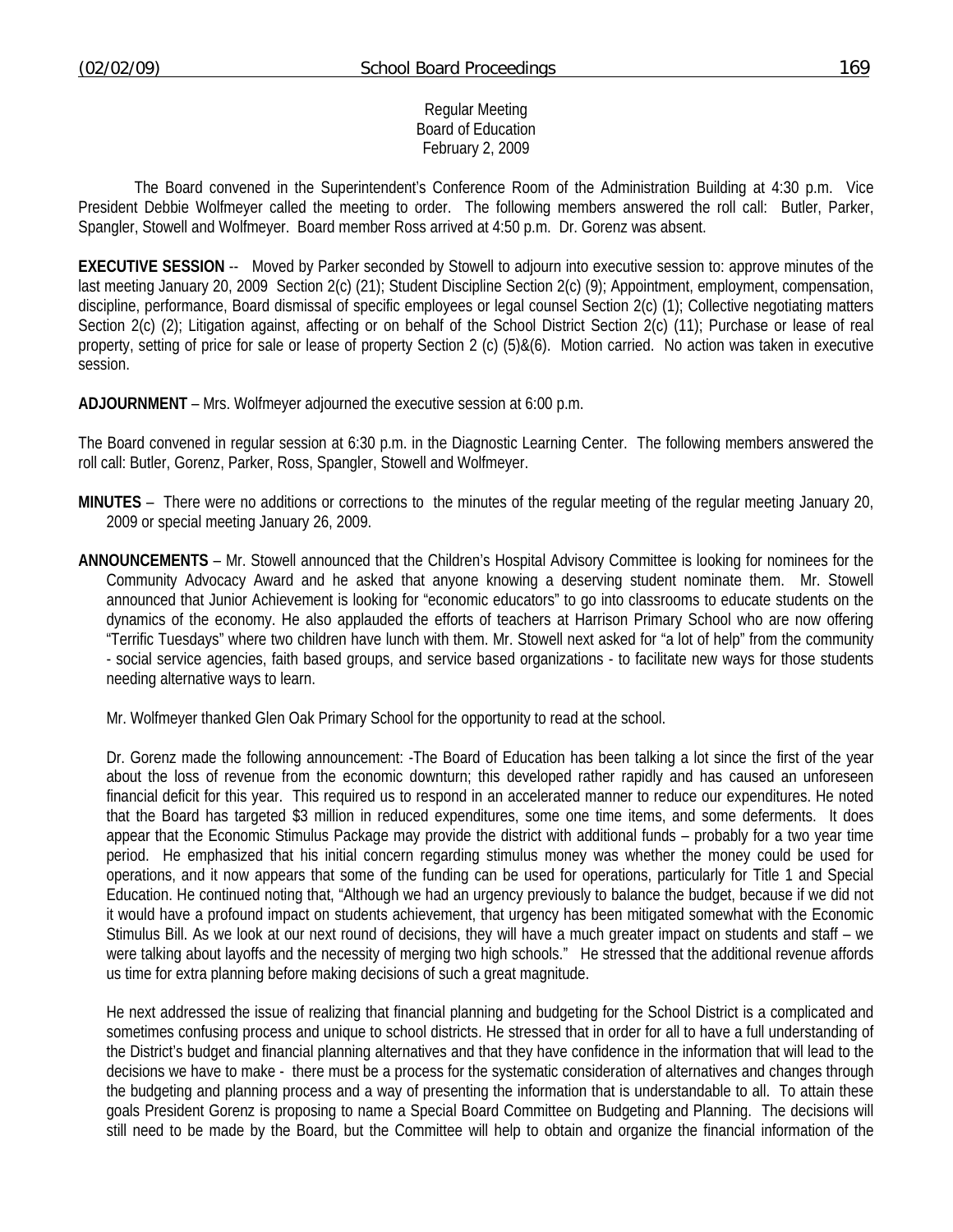district necessary for all to be well informed and make informed decisions. This will be a temporary committee of people from outside the district as well as our controller/treasurer and auditor. The goal with this is to recommend financial and planning processes and to develop spread sheets and reports so that all can understand the effect of any expenditure reductions that we are going to make.

He summarized that the mission of the Committee is to: Assist the District in establishing a planning process for use by the Administration, Board and the public and to assist the District in establishing budget and planning documents including those for use by the Administration, Board. The committee will verify the projections and also look at highlighting the assumptions that go into the formation of any budget so that everyone is well aware of what those assumptions are. In addition the committee will help determine how any proposed changes will affect the budget both over the short term and the long term.

He stated that it is nice that we have this extra time for planning and verification, but we all still need to realize that it is very important that the District have a balanced budget. He agreed that everyone talks about student achievement, and the worst thing for student achievement is if we have to deficit spend – we are now spending \$200,000 on interest, and if we do not balance our budget, we will lose our ability to even borrow. Dr. Gorenz stressed that he realizes this will buy us time, but it does not eliminate the long term problem of needing to reduce expenditures, it does not eliminate the problem that we all need to face – that we have over capacity - for the number of students we have too many buildings, but it does give us time to plan on how to better utilize the buildings. Dr. Gorenz stated that he has heard from a number of people on changing a high school to grades 7-12 – and he thinks that is a valid suggestion that needs to be studied at all four high schools– we did not have the luxury of time to study that, but we do now, but unfortunately, we still have over capacity to deal with. He emphasized that the Stimulus Package allows us to plan together to determine how to decrease expenditures that have the least effect on student achievement." He stated that this does not eliminate the difficult decisions the Board must make or the difficult decisions the community must be faced with, but it does allow for more time to plan, more time to discuss and more time to make an informed decision.

Dr. Gorenz next stated, "What that means over the short term is that we will be delaying public forums and we do not have plans in the upcoming school year to close a high school and no plans for this year to do lay offs - we think that with the stimulus money coming we will have enough to tide us through that short time and allow for further planning."

- **AWARDS AND RECOGNITION** Dr. Mary O'Brian recognized School Nurse Laura Miller for completing the School Nurse Leadership Program. Nurse Miller has developed activities that will help students in her schools with the environmental issues and in promoting health and wellness in the schools.
- **PRESENTATION BY AUDIENCE ON ACTION ITEMS** Bernie Goitein, 1625 W. Columbia Terrace, spoke to the School Improvement Plans presented for primary schools. He reminded everyone to keep in mind how important the size of the kindergarten classroom is for minority students.
- **PRESENTATION BY AUDIENCE** Jeff Adkins Dutro, 2610 W. Barker Ave. Discussed the budget concerns of the District. He stated that the amount of the Edison Learning contract would have covered 20 to 25 teacher jobs. He asked that all monies in the budget be accounted for and that the majority stakeholders in the District be involved in any new plans.

 Beth McDaniel 827 W. Rebecca Place, stated that Board members need to support all four high schools. She stated her concern that if high schools are combined there will be gang issues and the educational welfare of students could be at stake. She asked that the Board consider that families could leave the District if the schools are consolidated. She asked that students be kept first in everyone's mind.

 Dr. Gorenz stated that he realized that this is an emotional issue, but asked that speakers to not say that people do not care about students and that others views are not about what is best for students. He asked for a discussion on the issues.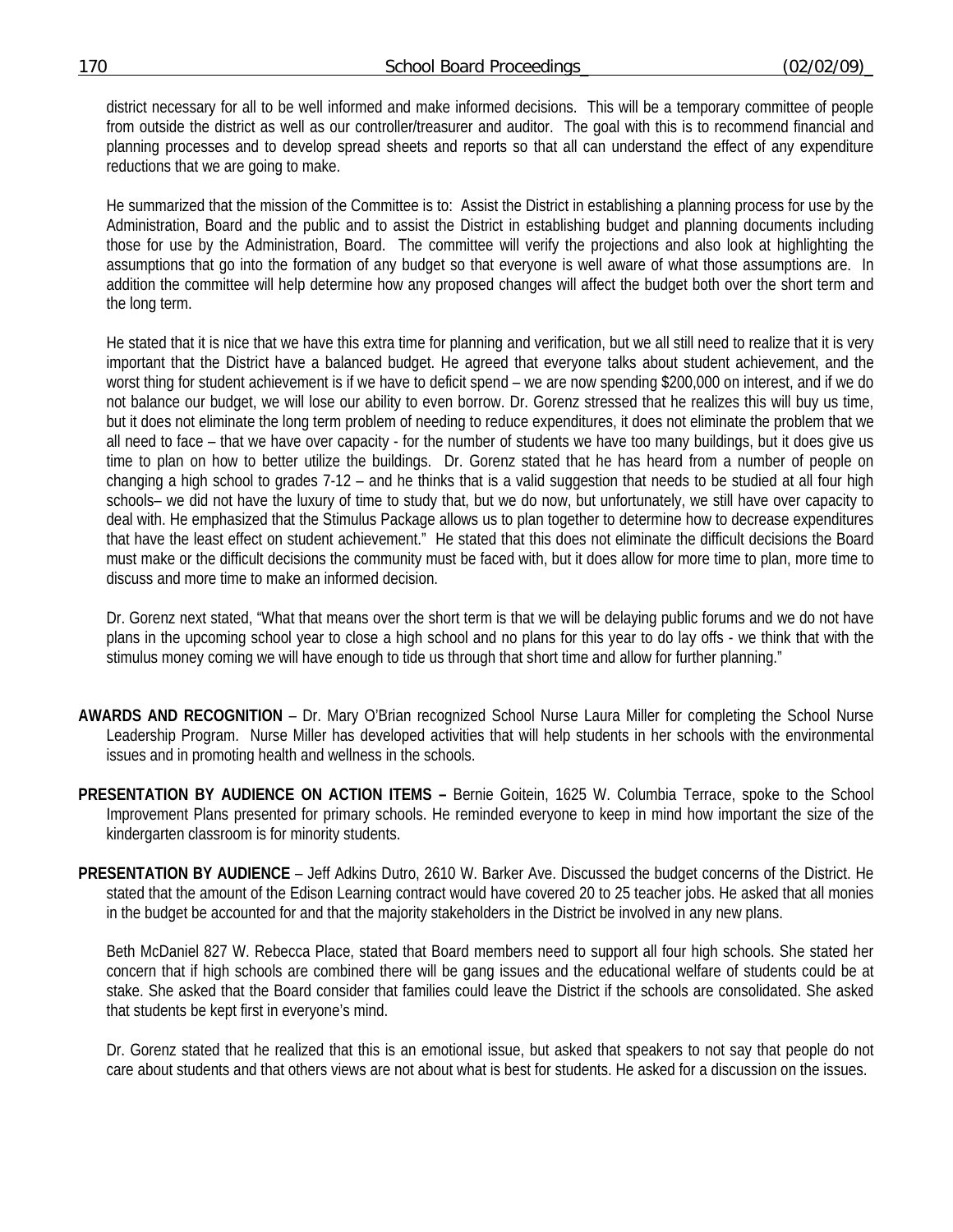Mary Fran Wessler, 1204 N. Maplewood, stated that she would e-mail her list to the Board. She stated that there are a lot of community members that do not trust the numbers the district is presenting – and the community needs to believe that what they are told is the truth.

 Terry Knapp, 922 W. Wilshire Dr. Stated that the percentage of African American students at Washington Gifted School needs to be addressed. Mr. Knapp stated his concern over sending students from Woodruff High School to Richwoods High School when the District said the school was full and would not accept any more students from Manual High School. He asked for research on the combining of White and Lincoln. He stated that the District has closed Blaine Sumner school and now uses it as offices while the DLC building sits empty and space was remodeled at Peoria High School for those departments. He stated that Valeska Hinton Early Childhood Center has taken funds from the District.

 Lee Ann Blair, 1947 NE Glendale, thanked the Board of Education for their responses to her e-mails and phone calls. She asked that an action committee be formed to look at curriculum and the direction we are moving and where we want to be in four to five years and to come up with a positive structure for the District in the future.

 Dr. Gorenz stated that Ms. Blair's comments were constructive and he appreciated that. He stated that he did not know why people stood up and were rude and insulted people and made personal attacks. He stated Board members serve because they care and audience members are here because they care, and personal attacks on people do not accomplish anything.

 Avery McDaniel, 827 W. Rebecca Place, spoke to the bomb threats at Richwoods High School and Peoria High School and the discrepancy in the handling of the two events.

 Dr. Gorenz commented that the safety plan is universal across the District. The decisions made on each incident are based on professional opinion of the proposed threat. It had nothing to do with what part of town it was in.

 Lynette Lee, President of the Transportation Union, spoke regarding the bus drivers and monitors and her appreciation that they were not being laid off. She stated that she appreciated the support shown at the special meeting. She encouraged the Board to find alternative ways to get through the budget crisis.

 Savino Sierra, 1708 S. Stanley, stated that positions should be cut starting at the top, then go on down the line. He feels that the District needs more teachers and more security in each building. He stated that combining schools will mean more problems.

 Lonnie Whisker, 5302 N. Haymeadow Ln, #1A, stated that he attended Sterling Middle School and graduated from Peoria High School, his wife teaches in the District and his daughter attends a district school. He stated that he wanted to encourage the board to offer a stronger partnership and better communication with the community. He feels the community believes there is a lack of communication and encouraged the Board to enhance communication. He encouraged the community to share their concerns and complaints – then offer solutions. He asked that all come together and agree to disagree and not be disagreeable.

 Arsenio Davis – WHS class of 2006. Stated that he is proud of the Board and said thank you. He stated that we are all family.

 Jason Querciagrossa, 8321 Glasford, IL, shared his pride that the Woodruff High School wrestling team is the best in town and his relief that now he can now focus his team on the regionals.

 Lavonne Young, 621 W. Hansler, asked that when the District thinks of alternative schooling they think of vocational training. She feels that students need something besides a book setting.

**CONSENT AGENDA –**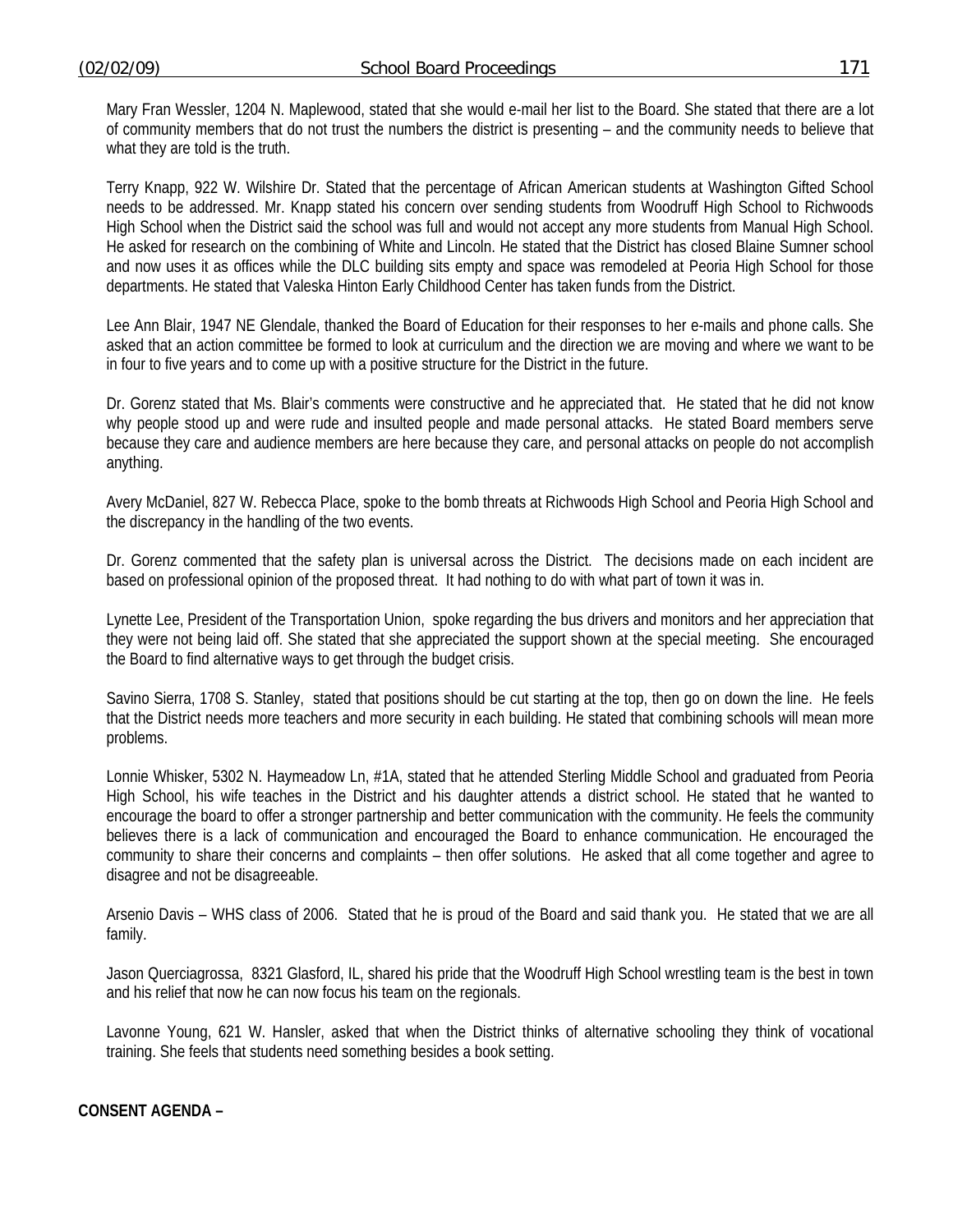ADOPTION OF CONSENT CALENDAR -- Moved by Stowell, seconded by Spangler adoption of the consent calendar.

On roll call, 7 ayes. Motion carried.

GIFTS TO SCHOOL DISTRICT – Moved by Stowell, seconded by Spangler, that the following donations be accepted and letters of appreciation sent to the donors.

\$500.00 donated anonymously to support the therapy department at Thomas Jefferson Primary School

\$100.00 donated by Lynn Moses Plumbing to Von Steuben Middle School for boys' basketball equipment

\$260.00 donated to the Peoria High School Musical Department by Integrated Audio Systems, Inc.

\$50.00 donated by Jim Maloof Realty to Washington Gifted School in support of Destination Imagination

\$110.00 gift certificate donated by the Eureka High School Student Council, Eureka Athletic Boosters and Eureka Music Boosters to Thomas Jefferson Primary School teachers for supplies

On roll call, 7 ayes. Motion carried.

PAYMENT OF BILLS -- Moved by Stowell, seconded by Spangler approval of the payment of the following bills.

| <b>FUND</b> | <b>DESCRIPTION</b>                  | <b>BAL SHEFT</b> | REVENUE | <b>EXPENSE</b> | TOTAL        |
|-------------|-------------------------------------|------------------|---------|----------------|--------------|
| 10          | <b>EDUCATIONAL FUND</b>             | \$50,301.56      |         | \$349,468.01   | \$399,769.57 |
| 20          | <b>OPERATIONS, BLDG &amp; MAINT</b> |                  |         | \$165,526.02   | \$165,526.02 |
| 40          | <b>TRANSPORTATION</b>               |                  |         | \$29,356.84    | \$29,356.84  |
| 60          | CAPITAL IMPROVEMENT                 |                  |         | \$84,008.91    | \$84,008.91  |
| 90          | CAPITAL IMPROVEMENTS                |                  |         | \$309,408.77   | \$309,408.77 |
| 95          | MID CENTRAL ASSOCIATION             |                  |         | \$0.00         | \$0.00       |
| 99          | PPS ADMIN OUTREACH PROG             |                  |         | \$1,064.83     | \$1,064.83   |
|             |                                     |                  |         | \$938,833.38   | \$989,134.94 |

# On roll call, 7 ayes. Motion carried.

HUMAN RESOURCE REPORT -- Moved by Stowell, seconded by Spangler approval of the following amended human resource report.

| <b>Certified Personnel</b> |            |
|----------------------------|------------|
| Appointments               |            |
| Principals - Interim       |            |
| Thomas, Eric               | $01-26-09$ |
| Teachers - Full Time       |            |
| Long, Carolyn              | $01-26-09$ |
| Rathbun, Jodi              | $01-26-09$ |
| Torres, Evynette           | $01-26-09$ |
| Tutors - Hourly            |            |
| Swanson, Yvonne            | $01-13-09$ |
| Resignations               |            |
| Tutors - Hourly            |            |
| Liszewski, Elizabeth       | $01-27-09$ |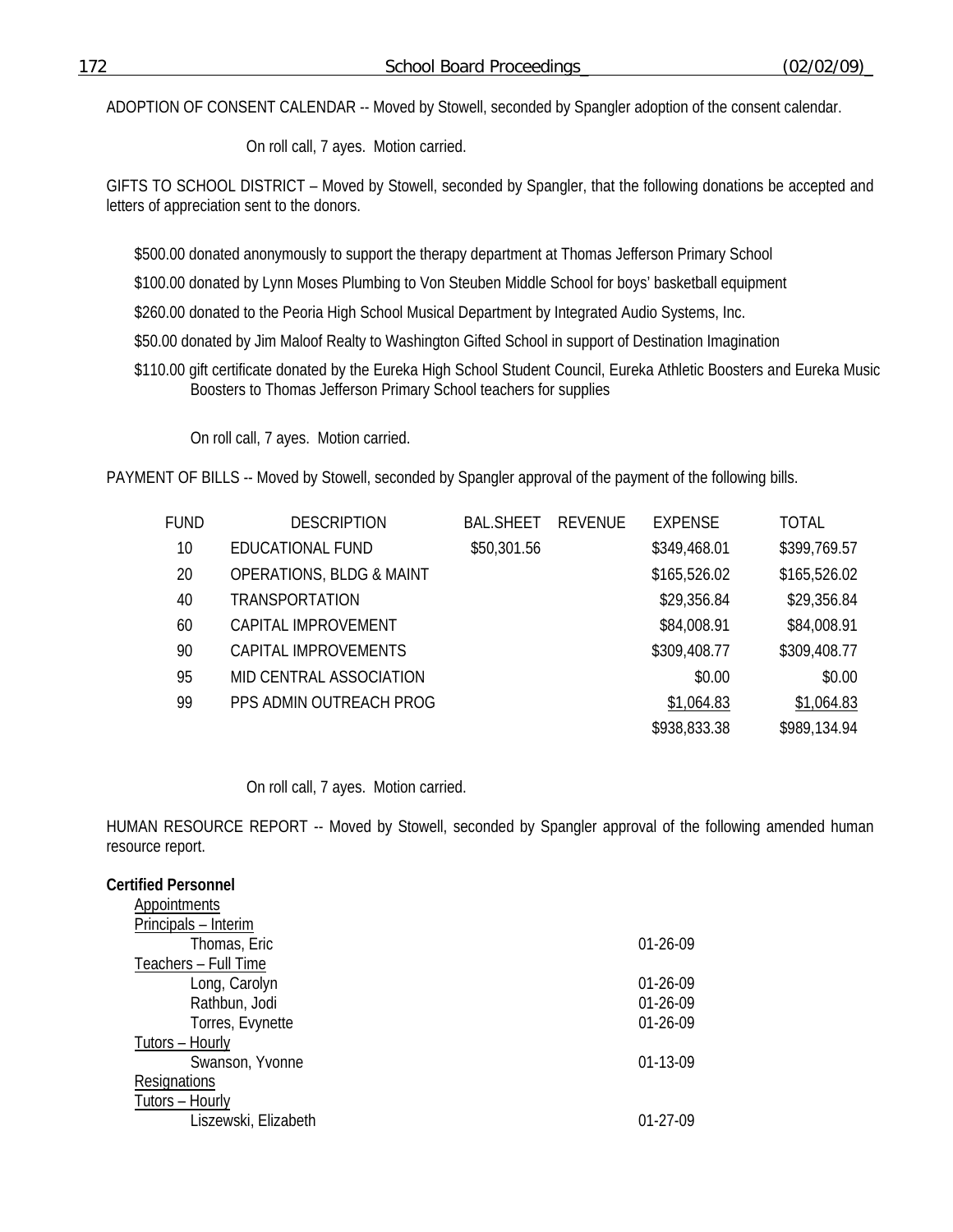| Retirements                                            |                  |
|--------------------------------------------------------|------------------|
| <b>Principals</b>                                      |                  |
| Wiggers, Cathy                                         | 06-30-09         |
| <b>Terminations</b>                                    |                  |
| Tutors - Hourly                                        |                  |
| Love, Ron                                              | 01-14-09         |
| Rist, Richard                                          | 01-14-09         |
|                                                        |                  |
|                                                        |                  |
| <b>Non-Certified Personnel</b>                         |                  |
| <b>Appointments</b>                                    |                  |
| Certified Occupational Therapist Assistant - Full Time |                  |
| Marcus, Courtney                                       | 02-03-09         |
| <b>Extended School Program - Part Time</b>             |                  |
| Rhodes, Shirley                                        | 01-20-09         |
| Paraprofessionals - Full Time to Part Time             |                  |
| Robinson, Glorier                                      | 01-20-09-3-27-09 |
| <b>Staff Technology Trainer</b>                        |                  |
|                                                        |                  |
| Buckley, Lauri                                         | 02-03-09         |
| Tutor - Hourly                                         |                  |
| Alhassan, Adamu                                        | 01-20-09         |
| Transportation - Part Time                             |                  |
| Abner, Evelyn                                          | 01-08-09         |
| Barnett, KoJuan                                        | 01-22-09         |
| Bricker, Michael                                       | $01-21-09$       |
| Bush, Katarra                                          | 01-09-09         |
| Grant, Joe                                             | 12-17-08         |
| McCreary, Ricky                                        | 01-16-09         |
| Parker, Loys, Jr.                                      | 01-12-09         |
| Randle, Lance                                          | 01-16-09         |
| Schwab, Bradley                                        | 01-22-09         |
| Scoville, Dennis                                       | 01-22-09         |
| Williams, Dawn                                         | 01-08-09         |
| Leave - Family                                         |                  |
| Certified Occupational Therapist Assistant - Full Time |                  |
| Kuhlman, Mindy                                         | 01-28-09         |
| <b>Resignations</b>                                    |                  |
| Cafeteria - Part Time                                  |                  |
| Jackson, Angela                                        | 02-05-09         |
| Clerical- Full Time                                    |                  |
| Hinton, Elicia                                         | 01-22-09         |
| Extended School Program - Part Time                    |                  |
| Jones, LaFelda                                         | 01-29-09         |
| <b>Student Workers - Part Time</b>                     |                  |
| Mitchell, Greta                                        | 01-16-09         |
| Transportation - Part Time                             |                  |
| Crooks, Glinda                                         | 01-26-09         |
| Dace, Diane                                            | 01-20-09         |
|                                                        | 01-21-09         |
| Wright, Winona                                         |                  |
| <b>Retirements</b>                                     |                  |
| Clerical - Full Time                                   |                  |
| Melloy, Patricia                                       | 04-30-09         |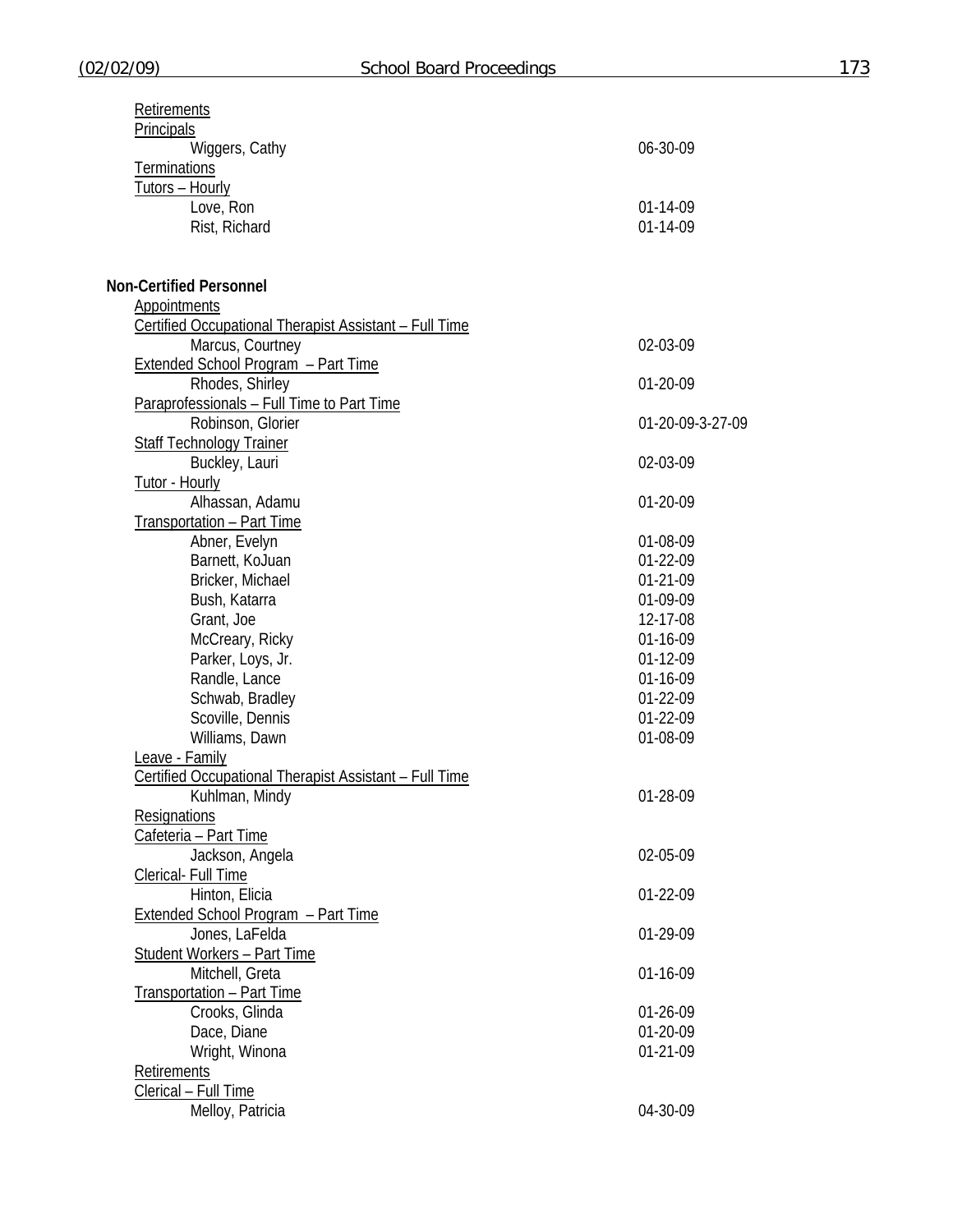| Terminations                            |                      |
|-----------------------------------------|----------------------|
| Transportation - Part Time              |                      |
| Nellum, Kendrick                        | 12-18-08             |
| <b>Tutors - Hourly</b>                  |                      |
| Brown, Teresa                           | 01-29-09             |
| Williams, Heather                       | 01-29-09             |
|                                         |                      |
| <b>Substitutes</b>                      |                      |
| Certified                               |                      |
| Appointments                            |                      |
| <b>Substitute Teachers</b>              |                      |
| Benedict, Ellen                         | 01-22-09             |
| Blanks, Damarius                        | 01-29-09             |
| Bradbury, Laura                         | 01-29-09             |
| Busenitz, Benjamin                      | 01-21-09             |
| Demetre, Christine                      | 01-20-09             |
| Edwards, Kristin                        | 01-28-09             |
| Elger, Joyce                            | 01-22-09             |
| Gebhards, Timothy                       | 01-22-09             |
| Gomez, Idaliza                          | 01-22-09             |
| Gordon, Marcella                        | 01-22-09             |
| Herman, Mallory                         | 01-28-09             |
| loerger, David                          | 01-21-09             |
| Jimerson, Lakeia                        | 01-16-09             |
| Liszewski, Elizabeth                    | 01-27-09             |
| Meister, Laurie                         | 01-27-09             |
| Miller, Adam                            | 01-26-09             |
| Miller, Christopher                     | 01-21-09             |
| Palkovic, Nathan                        | 01-29-09             |
| Raabe, Isaac                            | 01-20-09             |
| Russell, Maurice                        | 01-22-09             |
| Schoch, Stephen                         | 01-26-09             |
| Schoonover, Jacob                       | 01-29-09             |
| Wallick, Nathan                         | 01-21-09             |
| Watkins, Melinda                        | 01-26-09             |
| Wilkinson, Rachel                       | 01-20-09             |
| Williams, Carolina                      | 01-22-09             |
| Williams, Dedra                         | 01-29-09             |
| Williams, Sally                         | 01-26-09             |
| Wineland, Leann                         | 01-27-09             |
| Woolcutt, Jacob                         | 01-27-09             |
| Wright, Emily                           | 01-27-09             |
| Ziegler, Zachary                        | 01-27-09             |
| Resignations                            |                      |
| <b>Substitute Teachers</b>              |                      |
| Counce, Betty                           | 01-16-09             |
| Gordon, Marcella                        | 01-16-09             |
| Hayes, Ann                              | 01-23-09             |
| Miller, Christopher<br>Nordsiek, Janice | 01-28-09<br>01-16-09 |
| Swanson, Barbara                        | 01-16-09             |
| Walther, Molly                          | 01-20-09             |
|                                         |                      |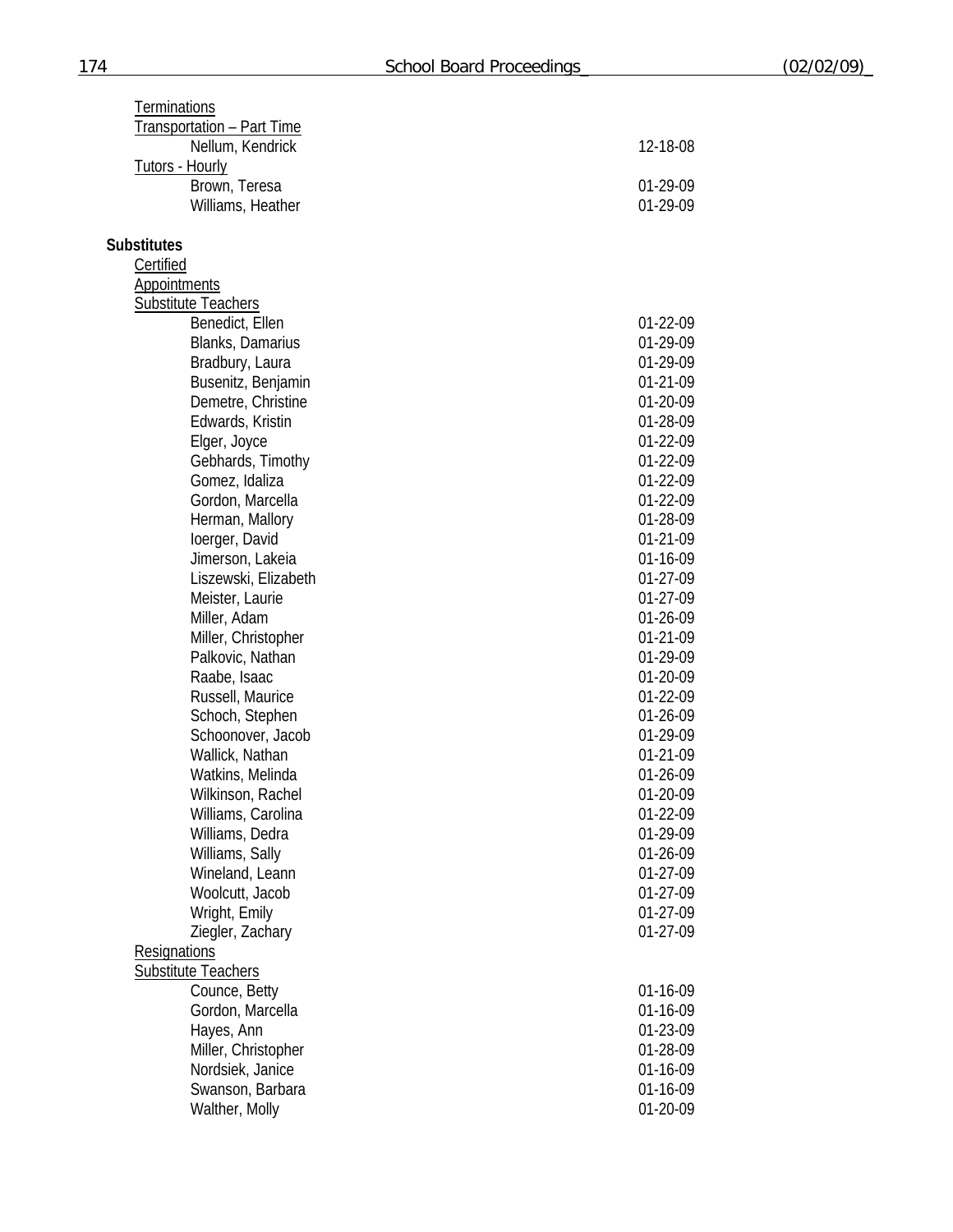| Non-Certified Substitute                           |            |
|----------------------------------------------------|------------|
| <b>Appointments</b>                                |            |
| Cafeteria                                          |            |
| Contreras, Vickie                                  | $01-21-09$ |
| Paraprofessional                                   |            |
| Elger, Joyce                                       | 01-22-09   |
| Hines, Christina                                   | 01-22-09   |
| Martey, Terence                                    | 01-21-09   |
| Smith, Vernon                                      | 01-29-09   |
| <b>Special Ed Attendants/Behavioral Assistants</b> |            |
| Easton, Angela                                     | 01-16-09   |
| Graham, Michael                                    | 01-16-09   |
| McCraney, Larry                                    | 01-22-09   |
| Sparling, Ralph                                    | 01-22-09   |
| <b>Resignations</b>                                |            |
| <b>Paraprofessionals</b>                           |            |
| Hasselbacher, Debra                                | 01-16-09   |
| <b>Special Ed Attendants/Behavioral Assistants</b> |            |
| Atterberry, Jeraldine                              | 01-16-09   |
| Brown, Lakisha                                     | 01-16-09   |
| Davin, Dustin                                      | 01-16-09   |
| Hillyer, Heidi                                     | 01-16-09   |
| Lewis, Demario                                     | 01-16-09   |
| Lybarger, Charlotte                                | 01-16-09   |
| Proctor, Tracy                                     | 01-16-09   |
| Robinson, Tavaras                                  | 01-16-09   |
| Sullivan, Kristin                                  | 01-16-09   |
| Smith, Natosha                                     | 01-16-09   |
| Taliaferro, Lelia                                  | 01-16-09   |
| Taylor, Maya                                       | 01-16-09   |
| Wilson, Phoenix                                    | 01-16-09   |
| Yarbrough, Juanita                                 | 01-16-09   |
| Termination                                        |            |
| Cafeteria                                          |            |
| Albright, Lisa                                     | 01-20-09   |
| Broomfield, Sharlet                                | 01-20-09   |
| Phipps, Juanita                                    | 01-20-09   |
| Stetson, Kendrick                                  | 01-20-09   |
| Special Ed Attendants/Behavioral Assistants        |            |
| Smith, Tynesha                                     | 01-22-09   |
| <b>Tutors</b>                                      |            |
| Wright, Connie                                     | 01-28-09   |

On roll call, 7 ayes. Motion carried.

TRAVEL REQUESTS - Moved by Stowell, seconded by Spangler approval of the travel requests as presented by the administration. (Copy is on file in the board secretary's office.)

On roll call, 7 ayes. Motion carried.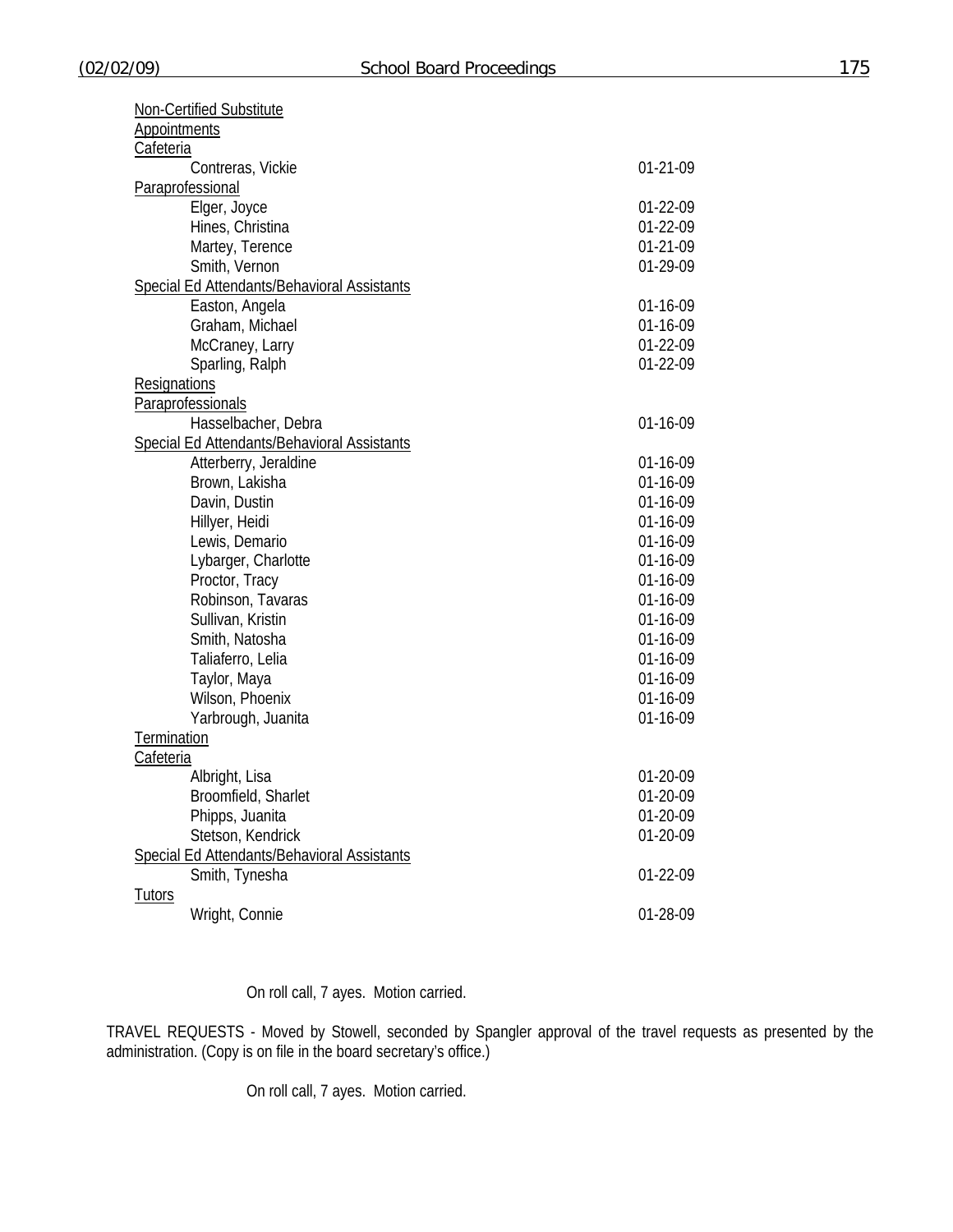APPROVAL OF CONTRACT FOR PROFESSIONAL DEVELOPMENT - Moved by Stowell, seconded by Spangler approval of the Professional Development Provider Contract with Mindful Practices.

On roll call, 7 ayes. Motion carried.

APPROVAL OF SCHOOL IMPROVEMENT PLANS - Moved by Stowell, seconded by Spangler that the School improvement Plans (SIP) submitted by Richwoods High School, Irving Primary, Kingman, Tyng Primary, Garfield Primary and Glen Oak Primary School by approved.

On roll call, 7 ayes. Motion carried.

## **DELIBERATION AGENDA** -

Review of Suspensions - Moved by Parker seconded by Spangler that the Review of Suspensions listed on Report No. 10 dated February 2, 2009 be approved as presented.

> On roll call, 6 ayes. Butler, Parker, Spangler, Stowell, Wolfmeyer, Ross 1 abstention. Gorenz. Motion carried.

Expulsions – Moved by Parker, seconded by Spangler that the Expulsions listed on the report dated February 2, 2009 be approved as presented.

> On roll call, 5 ayes. Butler, Parker, Spangler, Stowell, Wolfmeyer, 1 nay Ross. 1 abstention Gorenz. Motion carried.

LEE WAREHOUSE BUILDING AND PROPERTY – Moved by Stowell, seconded by Parker that the Lee Warehouse building and property located at 1505 West Martin Street be declared no longer necessary or suitable for school purposes and that the administration be directed to offer the property for public sale by sealed bid, with a minimum sales price of \$15,000.

Mr. Stowell reported that the Building Committee has discussed and approved the sale.

On roll call, 7 ayes. Motion carried.

## **INFORMATION ITEMS – REPORTS FROM SUPERINTENDENT AND STAFF** –

- 1. GOAL 1 STUDENT ACHIEVEMENT
- 2. Goal 2 FISCAL RESPONSIBILITY

FINANCE REPORTS – Mr. Cahill presented this report for the Board's information and review.

 PURCHASE ORDERS OVER \$2,500 – Mr. Cahill presented this report for the Board's review. Questions were asked and answered regarding the report. Mr. Stowell stated his appreciation for the replacement computers at Lincoln Middle School.

- 3. GOAL 3 QUALITY STAFF Mr. Stowell asked about the "AHA Process" at Manual High School, and asked if it would be used at other schools. Mr. Hinton noted that the "AHA Process" is part of the Ruby Payne training and he would look into offering it at other schools.
- 4. GOAL 4 SAFE, CARING ENVIRONMENTS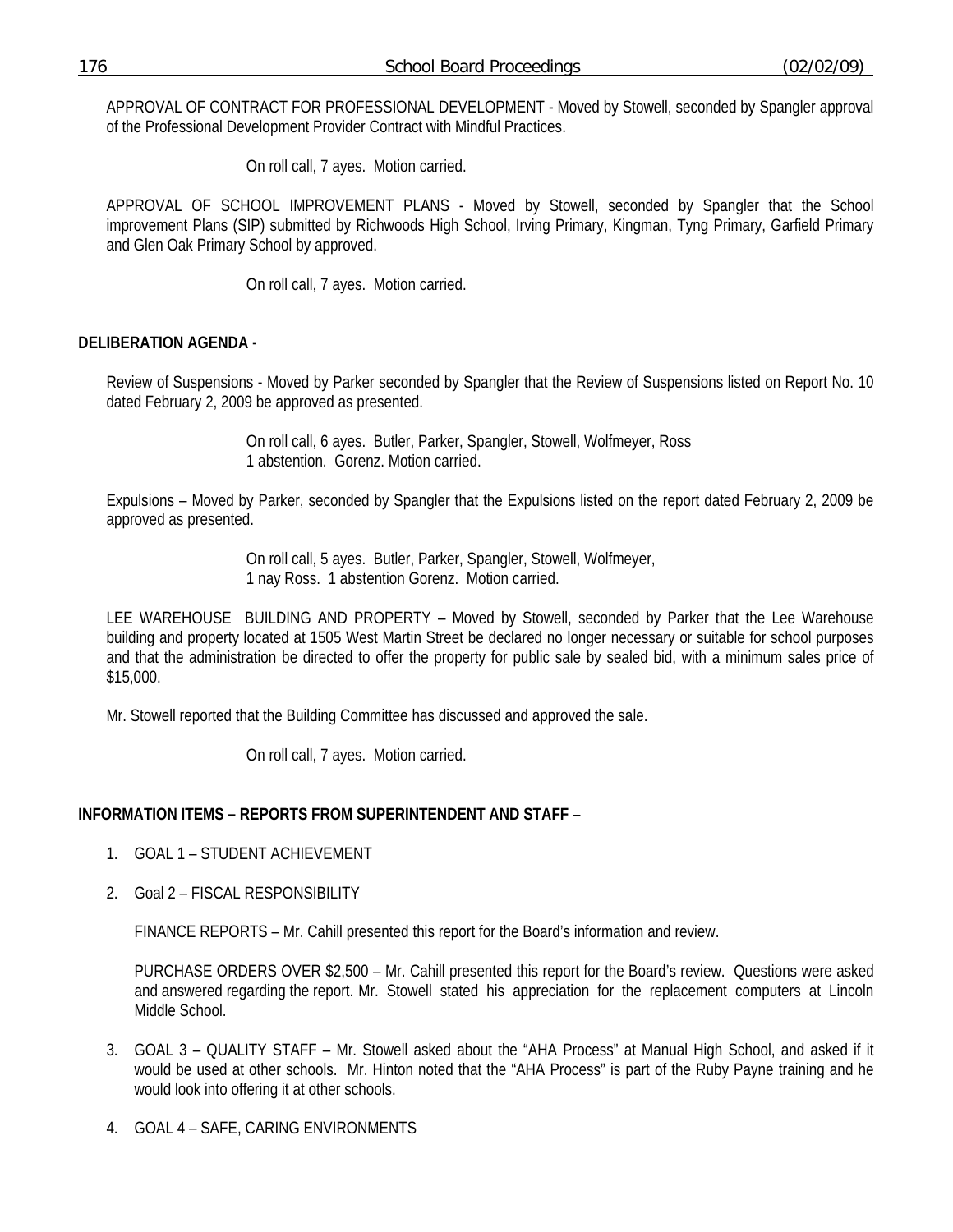### 5. GOAL 5 – CULTURE OF CUSTOMER SERVICE

Report of Requests under the Freedom of Information Act and Status of Such Requests

| Date       | Requestor              | Disposition |
|------------|------------------------|-------------|
| 01-26-09   | <b>Sharon Crews</b>    | Filled      |
| 01-26-09   | <b>Sharon Crews</b>    | Pending     |
| 01-26-09   | Dave Haney             | Pending     |
| 01-27-09   | <b>Bernard Goitein</b> | Filled      |
| $01-27-09$ | <b>Bernard Goitein</b> | Filled      |
| 01-30-09   | <b>CJ Summers</b>      | Pending     |
| 01-30-09   | CJ Summers             | Pending     |

**REPORTS AND SUGGESTIONS BY BOARD MEMBERS** – Board member. Spangler stated her concern with the issue of gangs. She emphasized that this is a community problem and needs to be looked at as a community. She hopes that as a community we can address the issue.

Board member Butler stated that the information on the stimulus package is "just a pause" and the Board of Education will be back to the table and the budget issues will need to be addressed, and the Board and community need to be prepared.

Mrs. Spangler asked for an update from the grading committee and how grades will be applied during school suspensions. She asked about the possibility of busing waivers for students that live in dangerous areas. Dr. Hannah stated that there is currently a process to go through with transportation for a busing waiver for a dangerous area.

Mrs. Ross stated that even though she does not feel that all students belong in the classroom, she does not want them on the street. She noted that Greeley Alternative School is currently the only alternative schools and many students are expelled for such things as missing time from school, or they do not fit into a traditional setting. She is again asking that the parents, community, legislature and district rally around this issue – we need to work together on alternatives for students. Mr. Hinton replied that work has begun on an alternative program – job descriptions are being written. He stressed that the program will begin on a small scale because of the cost.

Mrs. Butler asked that Mr. Hinton share his vision on early childhood education. He stated that he believes that children that have a solid start from the beginning are successful – and that means starting at ages 3,4, 5 not 11, 12, 13. He noted that research from 1992 showed that a dollar invested in early childhood paid back to society as a \$7 savings – and now that figure has moved to a savings of \$10. He summarized that there are 25 – 40 years of research that proves that early education pays with a higher graduation rate, higher employment and lower divorce rate. He stated that new programs coming to the district will have birth through  $8<sup>th</sup>$  grade. These programs will not only educate the children, but also provide parents with needed information on how to nurture and interact with children and help them learn.

Mrs. Ross would like to hear back on the Boys of Color Grant. Dr. Gorenz asked for the report to be placed on the next Committee of the Whole agenda.

Mrs. Butler asked about the plans for this year's eighth grade graduation. Mr. Hinton reported that the recommendation is for the schools to have celebrations during the school day. If schools would like to have an after school event, they are to work with their students and parents.